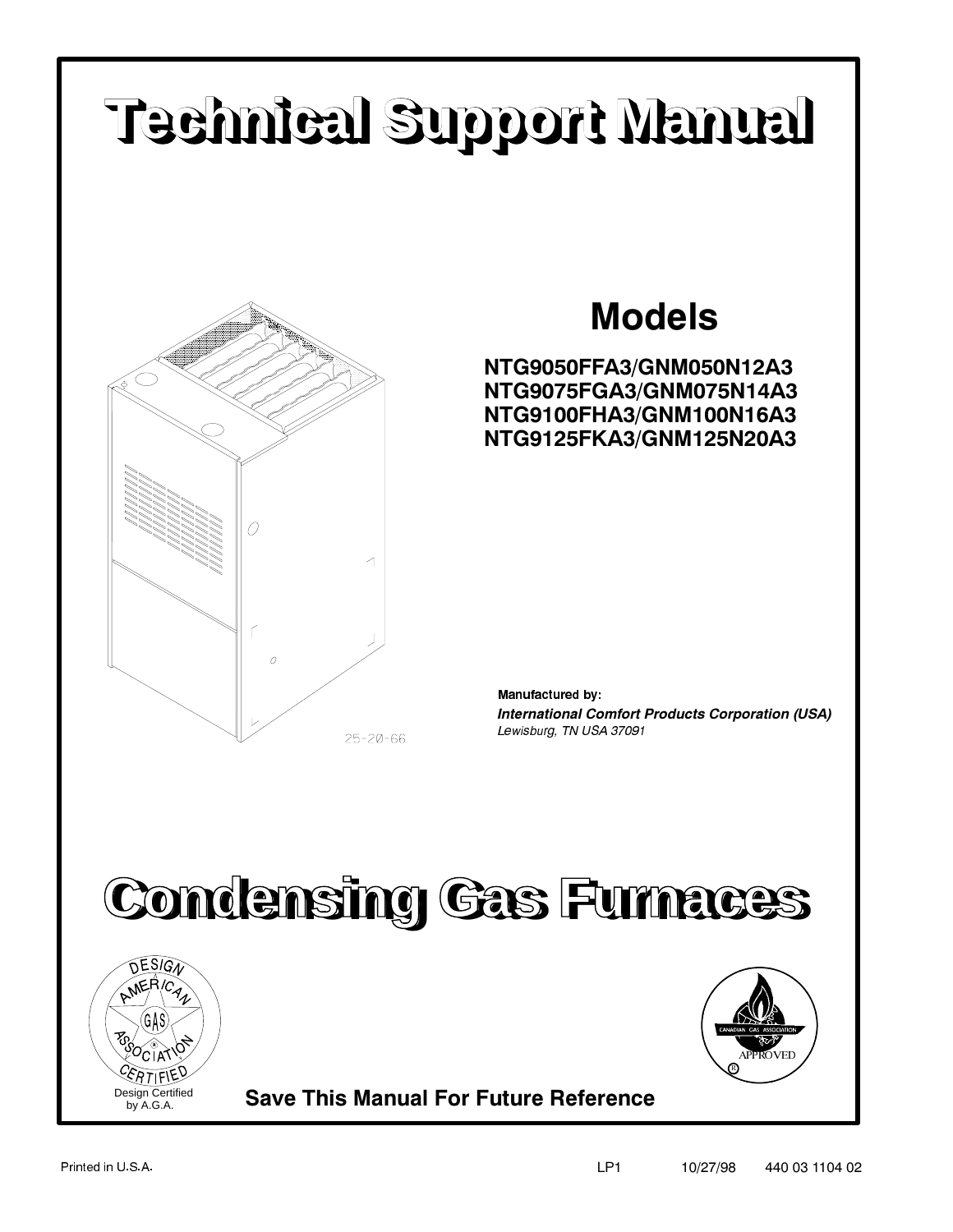| <b>Specifications</b><br><b>Circulation Air Blower Data</b><br>Gas Type<br>LP.<br>Nat<br>Type & Size<br>$10 - 8$<br>Input (Btuh) Std/Alt.<br>50.000<br>50.000<br>Motor Amps/RPM 4.6/1050                                        |                                                        |                            |
|---------------------------------------------------------------------------------------------------------------------------------------------------------------------------------------------------------------------------------|--------------------------------------------------------|----------------------------|
|                                                                                                                                                                                                                                 |                                                        |                            |
| GENERAL<br>Output (Btuh) Std/Alt<br>45.500<br>45.500<br>Motor Type/ H.P<br><b>PSC/1/3</b><br>$40 - 70$<br>Cap. MFD/Volts<br>Temp Rise (°F)<br>$40 - 70$<br>5/370                                                                | Filt Type<br>Filt Size (")<br>Min. Cool<br>Cap. (Tons) | Washable<br>16x25x1<br>1.5 |
| Electrical (Volts/Hz/FLA)<br>115/60/5.3<br>115/60/53<br>Transformer Size (VA)<br>40<br>40<br>30<br>.30<br>T'stat Heat Anticipator<br>Air Delivery in Cubic Feet per Minute (C.F.M.)                                             | Max. Cool<br>Cap (Tons)                                | 3                          |
| Gas Valve<br><b>HW SV9500</b><br><b>HW SV9500</b><br>(Furnace Rated @0.5" WC ESP)                                                                                                                                               |                                                        |                            |
| & IGNITION<br>Regulation Type<br><b>SNAP</b><br><b>SNAP</b><br>TAP<br><b>LOW</b><br>Manifold Press ("WC) 35<br>10.0                                                                                                             | <b>MEDL</b><br><b>MEDH</b>                             | <b>HIGH</b>                |
| 718<br>10<br>Std. Main Orifices (No/Size)<br>2/#42<br>2/#54<br>-20<br>719<br>838                                                                                                                                                | 840<br>1109<br>1094                                    | 1473<br>1431               |
| of W.C.<br>.011<br>Pilot Orifice Size<br>018<br>714<br>837<br>-30                                                                                                                                                               | 1086                                                   | 1396                       |
| GAS.<br>Ignition Type/Series<br>HW HSP<br>HW HSP<br>.40<br>692<br>Lock-Out Time<br>$---$<br>$- - -$                                                                                                                             | 819<br>1063                                            | 1349                       |
| External Static Pressure<br>Inches<br>660<br>791<br>50<br>$\overline{a}$<br>$\overline{c}$<br>Flue Outlet Size (Inches)<br>615<br>60                                                                                            | 1027<br>752<br>986                                     | 1291<br>1222               |
| Std. Outlet Temp (°F)<br>< 140<br>< 140<br>70<br>563<br>Comb.Blower (MFD/Volts)<br>4/250<br>4/250                                                                                                                               | 683<br>934                                             | 1141                       |
| Std. Pressures (Inch's of WC)<br>@Blower<br>@Burner Box<br>Differential                                                                                                                                                         |                                                        |                            |
| COMBUSTION<br>5' No Elbows<br>$-2.30$<br>$-.10$<br>$-2.4$<br>Air Delivery in Liters Per Second (L/S)<br>40' +5-90° DWV Elbows<br>$-20$<br>$-2.20$<br>$-2.0$<br>(Furnace Rated @0.5" WC ESP)<br>250<br>250<br>Rollout Switch     |                                                        |                            |
| <b>TAP</b><br>220<br>LOW<br>Limit Control Setting (°F)<br>220                                                                                                                                                                   | <b>MEDL</b><br><b>MEDH</b>                             | <b>HIGH</b>                |
| External Static Pressure<br>& CONTROLS<br>ن<br>لا<br>130<br>130<br>Auxiliary Limit (°F)<br>339<br>396<br>.10                                                                                                                    | 523                                                    | 695                        |
| <b>HW ST9120</b><br><b>HW ST9120</b><br>Fan Control (Type)<br>339<br>395<br>.20<br>$\overline{\sigma}$<br>Fan Control<br>30/60<br>30/60<br>On<br>$\overline{337}$<br>395<br>-30                                                 | 516<br>513                                             | 675<br>659                 |
| Inches<br>(Timed-Secs)<br>Off<br>60,100,140,180 60,100,140,180<br>.40<br>327<br>387                                                                                                                                             | 502                                                    | 637                        |
| <b>LIMITS</b><br>Std. Pressure Sw. (Part No)<br>1008819<br>1008819<br>311<br>373<br>50<br>1.62<br>1.62<br>Press Differential (Close)                                                                                            | 485                                                    | 609                        |
| 290<br>355<br>-60<br>1.38<br>Press Differential (Open)<br>1.38<br>70<br>266<br>322                                                                                                                                              | 465<br>441                                             | 577<br>538                 |
|                                                                                                                                                                                                                                 |                                                        |                            |
| High Alt. Press. Sw (Part No)<br>1008817<br>1008817                                                                                                                                                                             |                                                        |                            |
| 1.40<br>1.40<br>Press Differential (Close)<br>1.18<br>Press Differential (Open)<br>1.18                                                                                                                                         |                                                        |                            |
|                                                                                                                                                                                                                                 |                                                        |                            |
| Manufacturers Number (Mfr No -See Rating Plate)<br>NTG9075FG/GNM075N12A                                                                                                                                                         |                                                        |                            |
| <b>Specifications</b>                                                                                                                                                                                                           | <b>Circulation Air Blower Data</b>                     |                            |
| <b>LP</b><br>Gas Type<br>Nat<br>Type & Size<br>$10 - 8$<br>Input (Btuh) Std/Alt.<br>75.000<br>75.000<br>Motor Amps/RPM 6.8/1050<br>Output (Btuh) Std/Alt.<br>67.500<br>Motor Type/ H.P.<br>67 500<br>PSC/1/2                    | Filt Type<br>Filt Size (")<br>Min. Cool                | Washable<br>16x25x1        |
| $40 - 70$<br>$40 - 70$<br>Cap MFD/Volts<br>Temp Rise (°F)<br>75/370<br>Electrical (Volts/Hz/FLA)<br>115/60/7 5<br>115/60/7 5                                                                                                    | Cap (Tons)<br>Max Cool                                 | $\overline{c}$             |
| <b>GENERAL</b><br>40<br>Transformer Size (VA)<br>40                                                                                                                                                                             | Cap (Tons)                                             | 3.5                        |
| .30<br>30<br>T'stat Heat Anticipator<br>Air Delivery in Cubic Feet per Minute (C.F.M.)<br><b>HW SV9500</b><br><b>HW SV9500</b><br>Gas Valve<br>(Furnace Rated @0.5 $^{\prime\prime}$ WC ESP)<br>Regulation Type<br>SNAP<br>SNAP |                                                        |                            |
| Manifold Press. ("WC)<br>10.0<br>3.5<br><b>TAP</b><br>LOW                                                                                                                                                                       | <b>MEDL</b><br><b>MEDH</b>                             | <b>HIGH</b>                |
| Std. Main Orifices (No/Size)<br>3/#42<br>3/#54<br>.10<br>778<br>984                                                                                                                                                             | 1263                                                   | 1576                       |
| & IGNITION<br>018<br>Pilot Orifice Size<br>011<br>.20<br>786<br>1003<br>Ignition Type/Series<br>HW HSP<br>HW HSP                                                                                                                | 1249                                                   | 1532                       |
| GAS<br>-30<br>790<br>1003<br>Lock-Out Time<br>$\frac{1}{2}$<br>$\frac{1}{2}$<br>.40<br>788<br>1001                                                                                                                              | 1244<br>1215                                           | 1489<br>1432               |
| Inches of W.C.<br>$2,2^{1}/2,3$<br>$2,2^{1}/2,3$<br>Flue Outlet Size (Inches)<br>.50<br>781<br>982<br>Std. Outlet Temp (°F)<br>< 140<br>< 140                                                                                   | 1186                                                   | 1371                       |
| External Static Pressure<br>765<br>.60<br>962<br>4/250<br>Comb Blower (MFD/Volts)<br>4/250<br>743<br>923<br>-70                                                                                                                 | 1146<br>1094                                           | 1308<br>1229               |
| Std. Pressures (Inch's of WC)<br>@Blower<br>@Burner Box<br><b>Differential</b>                                                                                                                                                  |                                                        |                            |
| COMBUSTION<br>5' No Elbows<br>$-2.3$<br>$-.10$<br>$-2.2$<br>Air Delivery in Liters Per Second (L/S)<br>40' +5-90° DWV Elbows<br>$-2.05$<br>$-1.9$<br>$-.15$                                                                     |                                                        |                            |
| (Furnace Rated @0.5" WC ESP)<br>Rollout Switch°F)<br>200<br>200                                                                                                                                                                 |                                                        |                            |
| Limit Control Setting (°F)<br>190<br>190<br><b>TAP</b><br>LOW<br><b>MEDL</b><br>Auxiliary Limit ( <sup>O</sup> F)<br>130<br>130                                                                                                 | <b>MEDH</b>                                            | HIGH                       |
| 367<br>.10<br>464<br>Fan Control (Type)<br><b>HW ST9120</b><br><b>HW ST9120</b><br>.20<br>473<br>371                                                                                                                            | 596<br>589                                             | 744<br>723                 |
| <b>CONTROLS</b><br>Fan Control<br>60<br>60<br>On<br>30<br>373<br>473<br>Off<br>60,100,140,180 60,100,140,180                                                                                                                    | 587                                                    | 703                        |
| (Timed-Secs)<br>40<br>372<br>472<br>ంర<br>Std. Pressure Sw. (Part No)<br>1008819<br>1008819                                                                                                                                     | 573                                                    | 676                        |
| Inches of W.C.<br>50<br>463<br>369<br>Press Differential (Close)<br>1.62<br>1.62<br>454<br>361<br>.60                                                                                                                           | 560<br>541                                             | 647<br>617                 |
| External Static Pressure<br>LIMITS<br>1.38<br>Press Differential (Open)<br>1.38<br>-70<br>351<br>436<br>High Alt. Press. Sw (Part No)<br>1008817<br>1008817<br>Press Differential (Close)<br>1.40<br>1.40                       | 516                                                    | 580                        |

 $\boxed{2}$ 

THIS DATA IS SUBJECT TO CHANGE WITHOUT NOTICE

THIS DATA IS SUBJECT TO CHANGE WITHOUT NOTICE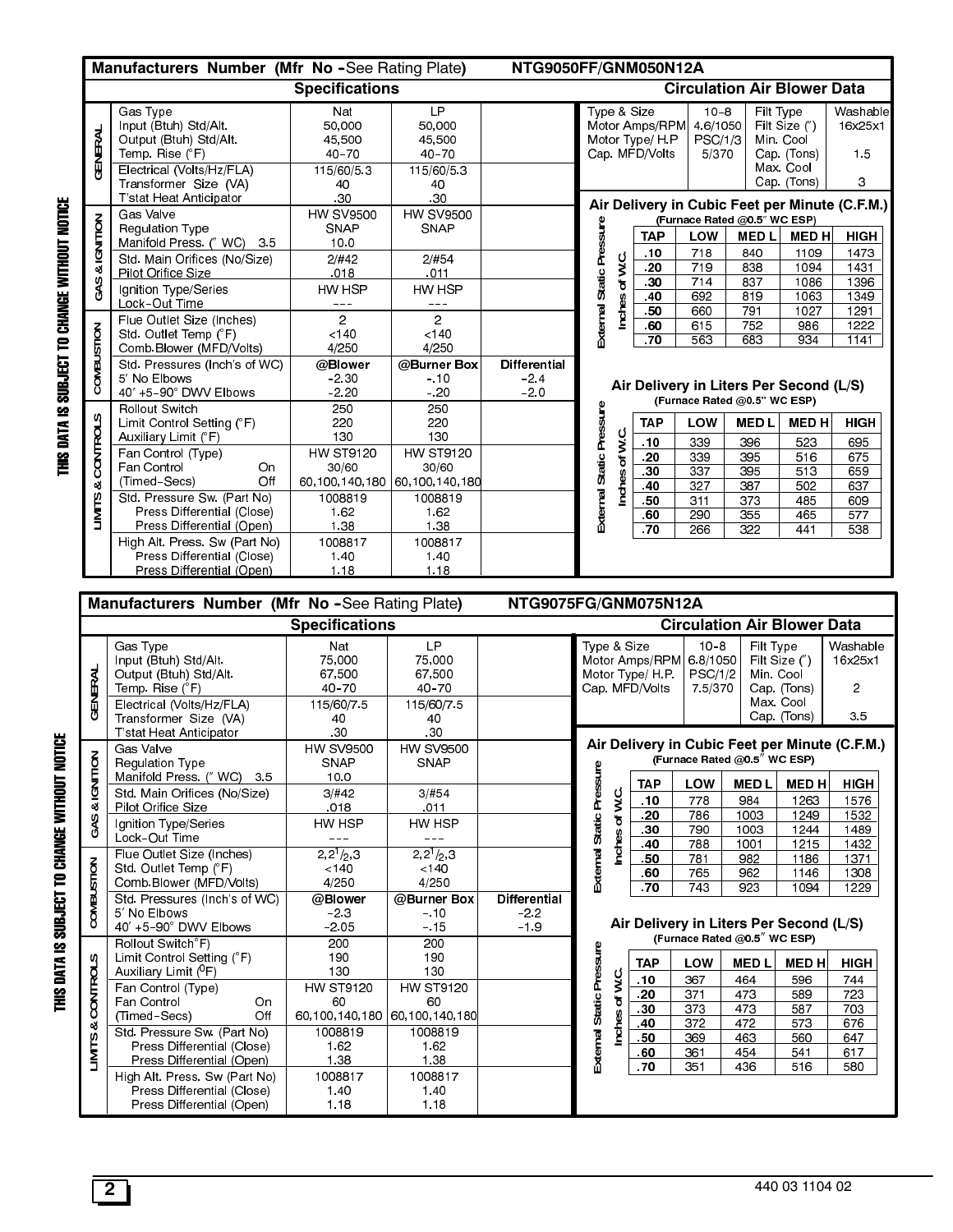| <b>Manufacturers Number (Mfr No -See Hating Plate)</b><br>NIG9100FH/GNM100N16A<br><b>Circulation Air Blower Data</b> |                                                                                                                                      |                                                                    |                                                                                  |                                           |                                            |                                                     |                                                      |                                                                         |                                                                                  |                                                                |
|----------------------------------------------------------------------------------------------------------------------|--------------------------------------------------------------------------------------------------------------------------------------|--------------------------------------------------------------------|----------------------------------------------------------------------------------|-------------------------------------------|--------------------------------------------|-----------------------------------------------------|------------------------------------------------------|-------------------------------------------------------------------------|----------------------------------------------------------------------------------|----------------------------------------------------------------|
|                                                                                                                      |                                                                                                                                      | <b>Specifications</b>                                              |                                                                                  |                                           |                                            |                                                     |                                                      |                                                                         |                                                                                  |                                                                |
| GENERAL                                                                                                              | Gas Type<br>Input (Btuh) Std/Alt.<br>Output (Btuh) Std/Alt.<br>Temp. Rise (°F)                                                       | Nat<br>100,000<br>90.000<br>$40 - 70$                              | LP<br>100,000<br>90,000<br>$40 - 70$                                             |                                           | Type & Size                                | Motor Amps/RPM<br>Motor Type/ H.P<br>Cap MFD/Volts  | $10 - 10$<br>8.5/1050<br>PSC/1/2<br>10/370           | Filt Type<br>Min. Cool                                                  | Filt Size (")<br>Cap (Tons)<br>Max Cool                                          | Washable<br>16x25x1<br>$\overline{2}$                          |
|                                                                                                                      | Electrical (Volts/Hz/FLA)<br>Transformer Size (VA)<br>T'stat Heat Anticipator                                                        | 115/60/9.2<br>40<br>30                                             | 115/60/9.2<br>40<br>30                                                           |                                           |                                            |                                                     |                                                      |                                                                         | Cap (Tons)                                                                       | 4                                                              |
| & IGNITION                                                                                                           | Gas Valve<br>Regulation Type<br>Manifold Press. ("WC)                                                                                | <b>HW SV9500</b><br><b>SNAP</b><br>3.5                             | <b>HW SV9500</b><br><b>SNAP</b><br>10.0                                          |                                           |                                            | <b>TAP</b>                                          | LOW                                                  | (Furnace Rated @0.5" WC ESP)<br><b>MEDL</b>                             | <b>MEDH</b>                                                                      | Air Delivery in Cubic Feet per Minute (C.F.M.)<br><b>HIGH</b>  |
| GAS                                                                                                                  | Std. Main Orifices (No/Size)<br>Pilot Orifice Size                                                                                   | 4/#42<br>018                                                       | 4/#54<br>.011                                                                    |                                           |                                            | 10<br>.20                                           | 954<br>950                                           | 1312<br>1292                                                            | 1698<br>1645                                                                     | 1925<br>1853                                                   |
|                                                                                                                      | Ignition Type/Series<br>Lock-Out Time<br>Flue Outlet Size (Inches)                                                                   | HW HSP<br>$---$<br>$2,2^{1}/_{2},3$                                | HW HSP<br>$ -$<br>$2.2^{1}/2.3$                                                  |                                           | Inches of W.C.                             | 30<br>40                                            | 946<br>915                                           | 1265<br>1231                                                            | 1596<br>1530                                                                     | 1780<br>1708                                                   |
|                                                                                                                      | Std. Outlet Temp (°F)<br>Comb Blower (MFD/Volts)                                                                                     | < 140<br>4/250                                                     | < 140<br>4/250                                                                   |                                           | External Static Pressure                   | 50<br>60                                            | 878<br>830                                           | 1175<br>1118                                                            | 1455<br>1362                                                                     | 1638<br>1546                                                   |
| COMBUSTION                                                                                                           | Std. Pressures (Inch's of WC)<br>5' No Elbows<br>40' +5-90° DWV Elbows                                                               | @Blower<br>$-2.40$<br>$-1.98$                                      | @Burner Box<br>$-.10$<br>$-.20$                                                  | <b>Differential</b><br>$-2.30$<br>$-1.78$ |                                            | -70                                                 | 778                                                  | 1020                                                                    | 1241                                                                             | 1435                                                           |
|                                                                                                                      | Rollout Switch<br>Limit Control Setting (°F)                                                                                         | 200<br>180                                                         | 200<br>180                                                                       |                                           |                                            |                                                     |                                                      | Air Delivery in Liters Per Second (L/S)<br>(Furnace Rated @0.5" WC ESP) |                                                                                  |                                                                |
| <b>CONTROLS</b>                                                                                                      | Auxiliary Limit (°F)<br>Fan Control (Type)                                                                                           | 130<br><b>HW ST9120</b>                                            | 130<br><b>HW ST9120</b>                                                          |                                           |                                            | <b>TAP</b><br>10                                    | LOW<br>450                                           | <b>MEDL</b><br>619                                                      | <b>MEDH</b><br>801                                                               | <b>HIGH</b><br>908                                             |
| $\infty$                                                                                                             | Fan Control<br>On<br>(Timed-Secs)<br>Off                                                                                             | 30/60<br>60,100,140,180 60,100,140,180                             | 30/60                                                                            |                                           | nches of W.C.                              | .20<br>-30                                          | 448<br>446<br>432                                    | 610<br>597                                                              | 776<br>753<br>722                                                                | 874<br>840                                                     |
| LIMITS                                                                                                               | Std. Pressure Sw. (Part No)<br>Press Differential (Close)<br>Press Differential (Open)                                               | 1008819<br>1.62<br>1.38                                            | 1008819<br>1.62<br>1.38                                                          |                                           | External Static Pressure                   | 40<br>50<br>60                                      | 414<br>392                                           | 581<br>555<br>528                                                       | 687<br>643                                                                       | 806<br>773<br>730                                              |
|                                                                                                                      | High Alt. Press. Sw (Part No)<br>Press Differential (Close)<br>Press Differential (Open)                                             | 1008817<br>1.40<br>1.18                                            | 1008817<br>1.40<br>1.18                                                          |                                           |                                            | .70                                                 | 367                                                  | 481                                                                     | 586                                                                              | 677                                                            |
|                                                                                                                      |                                                                                                                                      |                                                                    |                                                                                  |                                           |                                            |                                                     |                                                      |                                                                         |                                                                                  |                                                                |
|                                                                                                                      | Manufacturers Number (Mfr No -See Rating Plate)<br>NTG9125FK/GNM125N20A                                                              |                                                                    |                                                                                  |                                           |                                            |                                                     |                                                      |                                                                         |                                                                                  |                                                                |
|                                                                                                                      |                                                                                                                                      |                                                                    |                                                                                  |                                           |                                            |                                                     |                                                      |                                                                         |                                                                                  |                                                                |
|                                                                                                                      |                                                                                                                                      | <b>Specifications</b>                                              |                                                                                  |                                           |                                            |                                                     |                                                      | <b>Circulation Air Blower Data</b>                                      |                                                                                  |                                                                |
| GENERAL                                                                                                              | Gas Type<br>Input (Btuh) Std/Alt.<br>Output (Btuh) Std/Alt.<br>Temp. Rise (°F)<br>Electrical (Volts/Hz/FLA)<br>Transformer Size (VA) | <b>Nat</b><br>125,000<br>113.125<br>$45 - 75$<br>115/60/10.5<br>40 | $\overline{\mathsf{LP}}$<br>125,000<br>113,125<br>$45 - 75$<br>115/60/12.0<br>40 |                                           | Type & Size                                | Motor Amps/RPM<br>Motor Type/ H P<br>Cap. MFD/Volts | $11.8 - 10.6$<br>9.8/900<br><b>PSC/3/4</b><br>10/370 |                                                                         | Filt Type<br>Filt Size (")<br>Min. Cool<br>Cap. (Tons)<br>Max Cool<br>Cap (Tons) | Washable<br>(2)16x25<br>35<br>5                                |
| z                                                                                                                    | T'stat Heat Anticipator<br>Gas Valve                                                                                                 | 30<br><b>HW SV9500</b>                                             | 30<br><b>HW SV9500</b>                                                           |                                           |                                            |                                                     |                                                      |                                                                         |                                                                                  |                                                                |
|                                                                                                                      | Regulation Type<br>Manifold Press. ("WC)                                                                                             | <b>SNAP</b><br>3.5                                                 | <b>SNAP</b><br>10.0                                                              |                                           |                                            | <b>TAP</b>                                          | <b>LOW</b>                                           | (Furnace Rated @0.5″ WC ESP)<br><b>MEDL</b>                             | <b>MEDH</b>                                                                      | <b>HIGH</b>                                                    |
| & IGNITIO                                                                                                            | Std. Main Orifices (No/Size)<br>Pilot Orifice Size                                                                                   | 5/#42<br>018<br><b>HSP</b>                                         | 5/#54<br>011<br><b>HSP</b>                                                       |                                           |                                            | 10<br>.20                                           | 1463<br>1429                                         | 1650<br>1635                                                            | 1879<br>1859                                                                     | Air Delivery in Cubic Feet per Minute (C.F.M.)<br>2214<br>2154 |
| GAS                                                                                                                  | Ignition Type/Series<br>Lock-Out Time<br>Flue Outlet Size (Inches)                                                                   | $---$<br>$\overline{3}$                                            | $\perp$ $\perp$ $\perp$<br>$\overline{\mathbf{3}}$                               |                                           | Inches of W.C.                             | .30<br>40<br>.50                                    | 1417<br>1389<br>1364                                 | 1614<br>1579<br>1556                                                    | 1838<br>1806<br>1773                                                             | 2152<br>2106<br>2049                                           |
|                                                                                                                      | Std. Outlet Temp (°F)<br>Comb Blower (MFD/Volts)                                                                                     | < 140<br>4/250                                                     | < 140<br>4/250                                                                   |                                           | External Static Pressure                   | 60<br>-70                                           | 1339<br>1299                                         | 1513<br>1470                                                            | 1725<br>1668                                                                     | 1981<br>1903                                                   |
| COMBUSTION                                                                                                           | Std. Pressures (Inch's of WC)<br>5' No Elbows<br>40' +5-90° DWV Elbows                                                               | @Blower<br>$-2.40$<br>$-2.16$                                      | @Burner Box<br>$-17$<br>$-.20$                                                   | <b>Differential</b><br>$-2.23$<br>$-1.86$ |                                            |                                                     |                                                      |                                                                         |                                                                                  |                                                                |
|                                                                                                                      | Rollout Switch<br>Limit Control Setting (°F)                                                                                         | 200<br>190                                                         | 200<br>190                                                                       |                                           |                                            |                                                     |                                                      | Air Delivery in Liters Per Second (L/S)<br>(Furnace Rated @0.5" WC ESP) |                                                                                  |                                                                |
|                                                                                                                      | Auxiliary Limit (°F)<br>Fan Control (Type)<br>Fan Control<br>On<br>Off                                                               | 130<br><b>HW ST9120</b><br>30/60                                   | 130<br><b>HW ST9120</b><br>30/60                                                 |                                           |                                            | <b>TAP</b><br>-10<br>20<br>.30                      | LOW<br>690<br>674<br>669                             | <b>MEDL</b><br>779<br>772<br>762                                        | <b>MEDH</b><br>887<br>877<br>867                                                 | HIGH<br>1045<br>1017<br>1016                                   |
| <b>CONTROLS</b><br>οð<br><b>LIMITS</b>                                                                               | (Timed-Secs)<br>Std. Pressure Sw. (Part No)<br>Press Differential (Close)<br>Press Differential (Open)                               | 60 100 140 180 60 100 140 180<br>1008819<br>1.62<br>1.38           | 1008819<br>1.62<br>1.38                                                          |                                           | External Static Pressure<br>Inches of W.C. | 40<br>50<br>.60                                     | 656<br>644<br>632                                    | 745<br>734<br>714                                                       | 852<br>837<br>814                                                                | 994<br>967<br>935                                              |

THIS DATA IS SUBJECT TO CHANGE WITHOUT NOTICE

Г

THIS DATA IS SUBJECT TO CHANGE WITHOUT NOTICE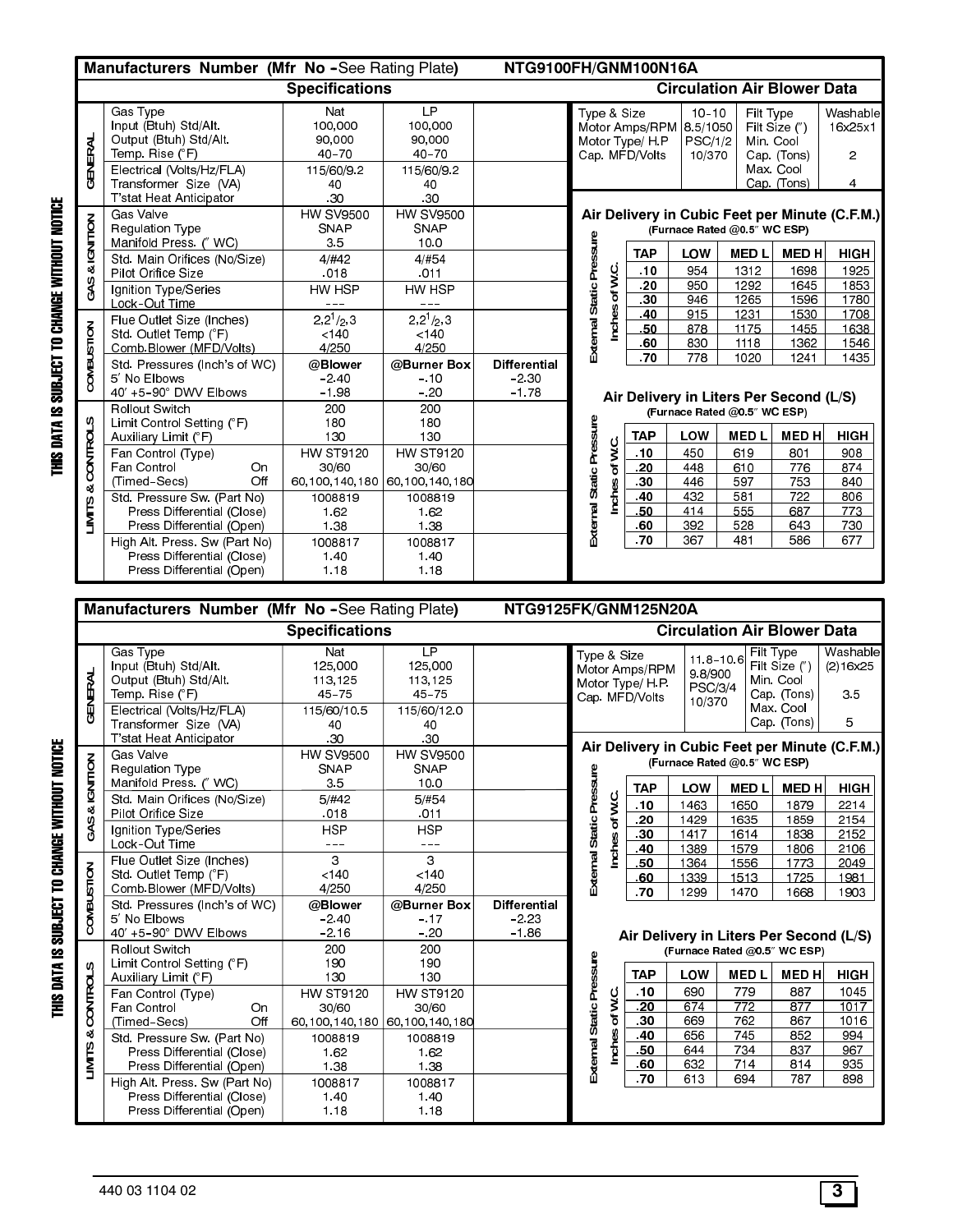## 1. Wiring Diagram

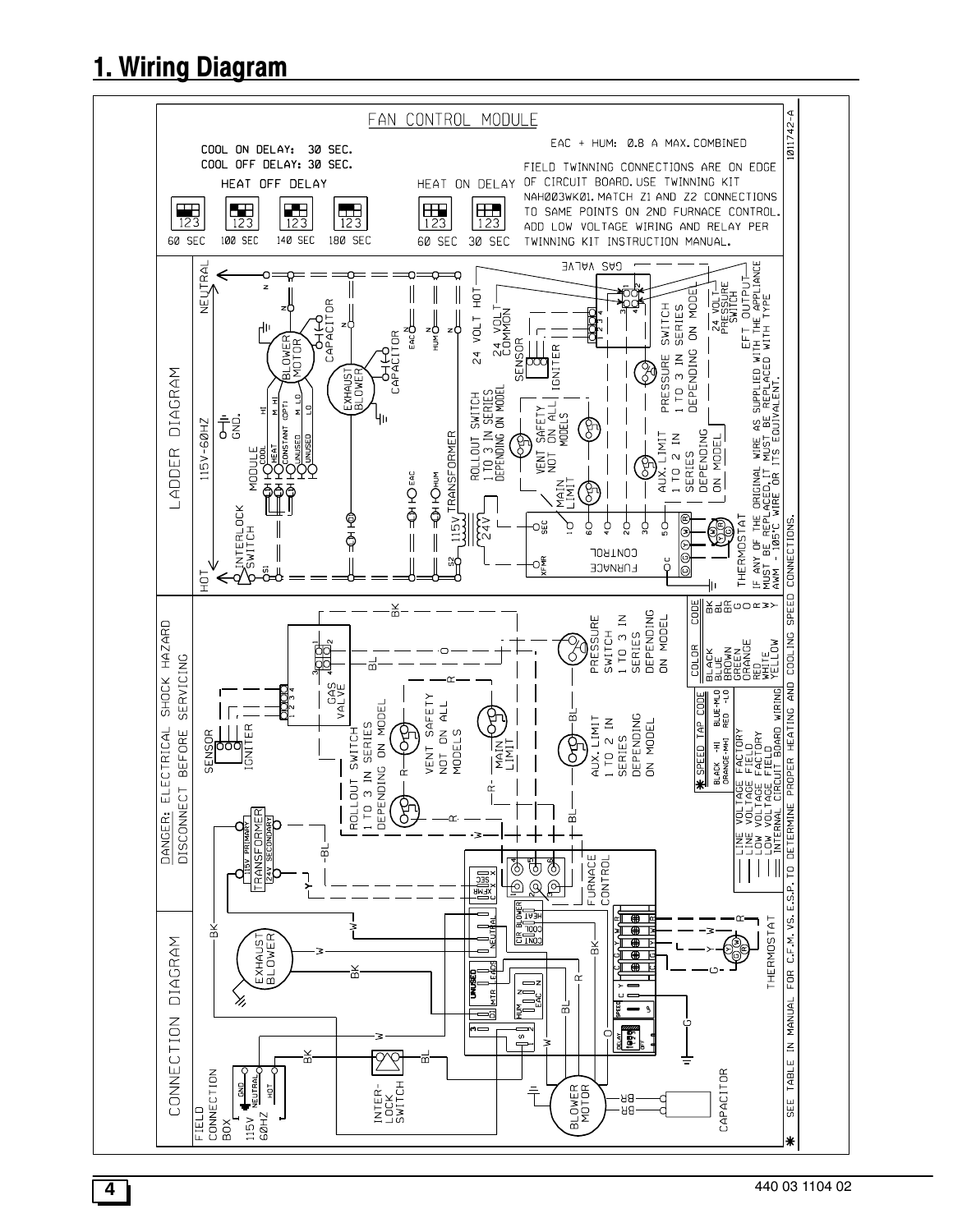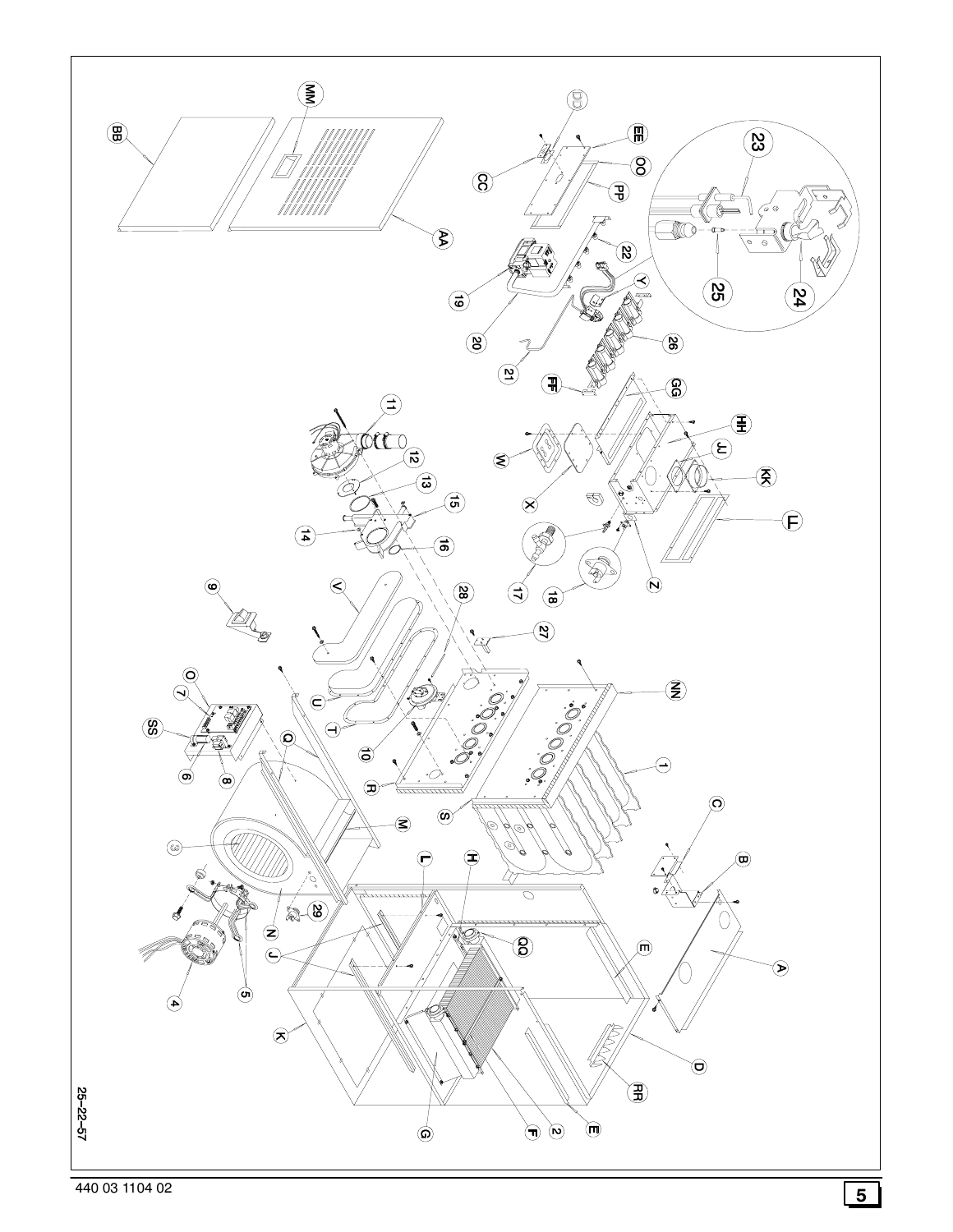## **Replacement Parts - NTG9/GNM**

Models - NTG9050FFA3, NTG9075FGA3, NTG9100FHA3, NTG9125FKA3 (Natural Gas) GNM050N12A3, GNM 075N12A3, GNM100N16A3, GNM125N20A3 (Natural Gas)

Replacement part supplied will be current active part. For parts not listed, consult place of purchase. **Description** Part Key **Description** Part Key 050 075 100 125 050 075 100 125 No. **Functional Number** No. **Non-Functional Number** 1010607  $\mathbf{1}$ **Heat Exchanger** 1008876 A Panel Top  $\mathbf{1}$  $\mathbf{1}$ 1010608 1008877  $\overline{1}$  $\mathbf{1}$ Ĭ.  $\overline{\phantom{a}}$  $\mathbf{1}$ 1010609 1008878  $\mathbf{1}$  $\ddot{\phantom{a}}$  $\ddot{\phantom{a}}$  $\sim$  $\overline{a}$  $\overline{1}$ 1008879  $\mathbf{r}$  $\overline{a}$  $\overline{a}$  $\overline{B}$ **Box Field Connect** 1010359  $\overline{1}$  $\mathbf{1}$  $\mathbf{1}$  $\overline{1}$  $\overline{c}$ Coil Condenser 1010495  $\mathbf{1}$  $\mathbf{1}$  $\mathbf{C}$ **Cover Field Connect** 1010360  $\mathbf{1}$  $\overline{1}$  $\overline{1}$  $\mathbf{1}$ 1010496  $\overline{1}$  $\ddot{\phantom{1}}$  $\overline{a}$ D Casing 1011649  $\overline{1}$  $\mathbf{1}$  $\overline{1}$ 1010497  $\overline{a}$ 1011650  $\mathbf{1}$  $\ddot{\phantom{a}}$  $\overline{a}$ 600587 3 Wheel Blower  $\mathbf{1}$  $\mathbf{1}$ 1011651  $\overline{a}$  $\mathbf{1}$  $\ddot{\phantom{a}}$ 601210  $\overline{a}$  $\overline{1}$  $\overline{a}$  $\overline{2}$ **Baffle Circ Air**  $\mathsf E$ 707010031  $\overline{2}$  $\sqrt{2}$  $\overline{2}$  $\mathbf{1}$ 1011420  $\frac{1}{2}$ j. F **Bracket Coil** 1011649  $\mathbf{1}$  $\mathbf{1}$  $\overline{a}$ 1009054  $\overline{4}$ Motor Blower  $\mathbf{1}$ ÷ Ĭ. 1011650  $\overline{1}$  $\overline{\phantom{a}}$  $\ddot{\phantom{1}}$ 1009053  $\overline{1}$  $\ddot{\phantom{1}}$  $\mathbf{1}$  $\overline{a}$ 1011651  $\ddot{\phantom{a}}$ 1009052  $\mathbf{1}$  $\sim$  $\frac{1}{\sqrt{2}}$ ÷,  $\overline{\mathbf{1}}$ G **Bracket Mount Coil(RH)**  $\overline{1}$  $\overline{1}$ 1011446  $\mathbf{1}$  $\blacksquare$ 1011404  $\overline{a}$ J.  $H$ **Bracket Mount Coil(LH)** 1011445  $\overline{1}$  $\mathbf{1}$  $\mathbf{1}$  $\overline{1}$ Mount Motor Kit 609227  $\mathbf{1}$ 5  $\mathbf{1}$  $\mathbf{1}$ Rail Blower Slide  $\overline{2}$  $\boldsymbol{2}$ 522020024  $\mathbf{1}$ J  $\overline{2}$  $\overline{c}$ 57059  $\ddot{\phantom{a}}$ j. Κ Casing Base 1010113 1094954  $\ddot{\phantom{0}}$  $\mathbf{1}$  $\boldsymbol{6}$ Capacitor 5/370V  $\mathbf{1}$  $\overline{1}$  $\overline{a}$ 10/370V 1094956  $\mathbf{1}$  $\mathbf{1}$ 1010114  $\frac{1}{\pi}$  $\vert$ 7 5/370V 1094239  $\overline{1}$ 1010115  $\mathbf{r}$  $\mathbf{1}$  $\overline{a}$ 1009838  $\mathbf{1}$  $\mathbf{1}$ L **Blower Partition** 1010815  $\overline{1}$  $\mathbf{1}$  $\overline{a}$ Control, Fan Timer  $\blacksquare$ 7  $\mathbf{1}$ 1010816  $\mathbf{1}$  $\overline{\phantom{a}}$  $\sim$  $\overline{a}$  $\boldsymbol{8}$ Transformer 1011626  $\mathbf{1}$  $\mathbf{1}$  $\mathbf{1}$  $\overline{1}$ 1010817  $\mathbf{1}$  $\mathbb{Z}$ j. 9 Switch Door Interlock 1010886  $\mathbf{1}$  $\mathbf{1}$  $\mathbf{1}$  $\mathbf{1}$  $\overline{1}$ V Panel Cutoff Blwr 721020013  $\mathbf{1}$  $10$ Switch Pressure 1010895  $\mathbf{1}$  $\mathbf{1}$  $\mathbf{1}$  $\mathbf{1}$  $\mathbf{1}$ 721020008  $\overline{\phantom{a}}$  $\mathbf{1}$  $\overline{a}$  $11$ **Blower Exhaust** 1011412  $\mathbf{1}$  $\overline{1}$  $\mathbf{1}$ 1011680  $\overline{\mathbf{1}}$ N. **Housing Blower**  $\overline{1}$  $\overline{a}$  $\overline{1}$ **Restrictor Exh Blwr** 1008696 1011681  $12$  $\mathbf{1}$  $\overline{1}$  $\mathbf{1}$  $\boldsymbol{2}$  $\boldsymbol{2}$  $\frac{1}{\sqrt{2}}$  $\overline{a}$ Ĭ.  $\overline{1}$  $\mathbf{1}$  $\overline{a}$ 

|    |                                                       | 1009386             |                                  | ÷,             |                     |        |                |                             | 1010481            |                |                |
|----|-------------------------------------------------------|---------------------|----------------------------------|----------------|---------------------|--------|----------------|-----------------------------|--------------------|----------------|----------------|
|    |                                                       | 1008699             |                                  |                |                     |        | 0              | <b>Bracket Ctrl Board</b>   | 1011178            | 1              |                |
| 13 | O Ring (Exh Blwr)                                     | 1009035             | $\mathbf{1}$                     | $\mathbf{1}$   | 1                   | 1      | Q              | <b>Hanger Blower</b>        | 1010690            | $\overline{c}$ | $\overline{c}$ |
| 14 | Washer Exh Blwr                                       | 1009037             | $\overline{2}$                   | $\overline{c}$ | $\overline{c}$      | 2      | R              | <b>Partition Frt Bot</b>    | 1009489            | 1              |                |
| 15 | <b>Transition Asy</b>                                 | 1010537             | $\mathbf{1}$                     |                | 1                   |        |                |                             | 1009490<br>1009491 |                | 1              |
| 16 | O Ring (Header Box)                                   | 1009036             | $\mathbf{1}$                     | 1              | 1                   | 1      |                |                             | 1009492            |                |                |
| 17 | Pressure Tap                                          | 1005606             | $\mathbf{1}$                     | 1              | 1                   | 1      | S              | <b>Partition Frt Top</b>    | 1009485            | 1              |                |
| 18 | Switch Limit Rollout                                  | 1005548             |                                  |                |                     |        |                |                             | 1009486            | u,             | 1              |
|    |                                                       | 1010575             |                                  | $\mathbf{1}$   | $\mathbf{1}$        | 1      |                |                             | 1009487            |                |                |
| 19 | Valve Gas<br>Nat & LP                                 | 1011024             |                                  | $\mathbf{1}$   | $\mathbf{1}$        | 1      | т              | <b>Gasket Collector Box</b> | 1009488<br>1008676 | $\equiv$<br>1  | 1              |
| 20 | <b>Manifold Gas</b>                                   | 1011645             |                                  |                |                     |        |                |                             | 1008677            |                |                |
|    |                                                       | 1011646<br>1011647  |                                  |                | 1                   |        |                |                             | 1008678            |                |                |
|    |                                                       | 1011648             |                                  | L.             |                     |        | $\mathbf{U}$   | <b>Collector Box</b>        | 1008670            | 1              | 1              |
| 21 | <b>Tube Pilot</b>                                     | 64930               | $\mathbf{1}$                     | $\mathbf{1}$   | 1                   |        |                |                             | 1008671            |                |                |
| 22 | Orifice Burner<br>Nat #42                             | 1011351             | $\overline{c}$                   | 3              | 4                   | 5      |                |                             | 1008672            |                |                |
|    | LP #54                                                | *1011356            | $\overline{c}$                   | 3              | $\overline{4}$      | 5      | $\mathsf{V}$   | <b>Board Insul Coll Box</b> | 1008682<br>1008683 | 1              | 1              |
|    | High Altitude Orifice Nat #44                         | 1011352             | $\overline{2}$                   | 3<br>3         | 4                   | 5      |                |                             | 1008684            |                |                |
|    | Nat #45<br>LP #55                                     | 1011353<br>*1011354 | $\overline{c}$<br>$\overline{2}$ | 3              | 4<br>$\overline{4}$ | 5<br>5 | W              | Cover Diaphragm             | 1068036            | 1              |                |
|    | LP #56                                                | *1011355            | $\overline{2}$                   | 3              | 4                   | 5      | X              | Diaphragm Silicone          | 1008763            | 1              |                |
| 23 | Igniter/Sensor with Clip                              | 1009524             |                                  |                |                     |        | Y              | <b>Bracket Pilot</b>        | 1010901            | 1              |                |
| 24 | Pilot Burner Assembly Nat & LP                        | 1149856             |                                  |                |                     |        | $\overline{7}$ | Gasket Limit Switch         | 1008778            | 1              |                |
| 25 | Orifice Pilot Nat. 020                                | 1160403             |                                  |                |                     |        | AA             | Door Louvered               | 1010168            |                |                |
|    | LP 011                                                | 1009136             |                                  |                |                     |        |                |                             | 1010169            |                |                |
| 26 | <b>Burner Asy</b>                                     | 1008723             |                                  | L.             |                     |        |                |                             | 1010170            | ä,             |                |
|    |                                                       | 1008724<br>1008725  |                                  | $\mathbf{1}$   |                     |        | <b>BB</b>      | Door Blower                 | 1010190<br>1010192 | 1              | 1              |
|    |                                                       | 1008726             |                                  | L.             |                     | 1      |                |                             | 1010257            |                |                |
| 27 | Switch Limit (Main)                                   | 1010647             |                                  | ÷,             | ÷                   |        | cc             | Viewport Cover Lexan        | 2480678            | 1.             | 1              |
|    |                                                       | 34332903            |                                  | $\mathbf{1}$   | $\ddot{ }$          | ÷,     | DD             | <b>Gasket Viewport</b>      | 1093666            |                |                |
|    |                                                       | 1320547             |                                  |                | 1                   |        | <b>FF</b>      | <b>Cover Burner Box</b>     | 1008748            |                |                |
|    |                                                       | 34332903            |                                  |                |                     | 1      |                |                             | 1008749            |                |                |
| 28 | <b>Tube Sensor</b>                                    | 1006298             | -1                               |                | 1                   | 1      |                |                             | 1008750            | $\equiv$       |                |
| 29 | Switch, Limit Auxiliary                               | 1000735             |                                  |                |                     |        | FF             | <b>Bracket Burner Box</b>   | 1008722            | 2              | $\overline{c}$ |
|    | * Only used when furnace has been converted to LP Gas |                     |                                  |                |                     |        | GG             | <b>Baffle Burner Box</b>    | 1008709<br>1008710 |                | 1              |

l,

1008711

 $\overline{a}$ 

 $\mathbf{1}$  $\overline{a}$  $\overline{1}$ 

 $\sim$ 

 $\overline{1}$ 

 $\mathbf{1}$ 

 $\mathbf{1}$ 

 $\overline{1}$ 

 $\overline{1}$  $\overline{1}$ 

 $\overline{1}$ 

 $\mathbf{1}$ 

 $\overline{1}$ 

 $\overline{1}$ 

 $\vert$ 

 $\overline{1}$ 

 $\sqrt{2}$ 

 $\mathbf{1}$ 

 $\overline{a}$ 

 $\overline{a}$ 

 $\mathbf{1}$  $\overline{a}$ 

 $\mathbf{1}$  $\overline{a}$ 

 $\overline{a}$  $\mathbf{1}$ 

 $\mathbf{1}$  $\mathbf{1}$ 

 $\blacksquare$ 

 $\mathbf{1}$ 

 $\mathbf{1}$  $\overline{a}$ 

 $\mathbf{1}$ 

 $\mathbf{1}$ 

 $\mathbf{1}$ 

 $\overline{1}$ 

 $\overline{2}$  $\overline{a}$ 

 $\mathbf{1}$